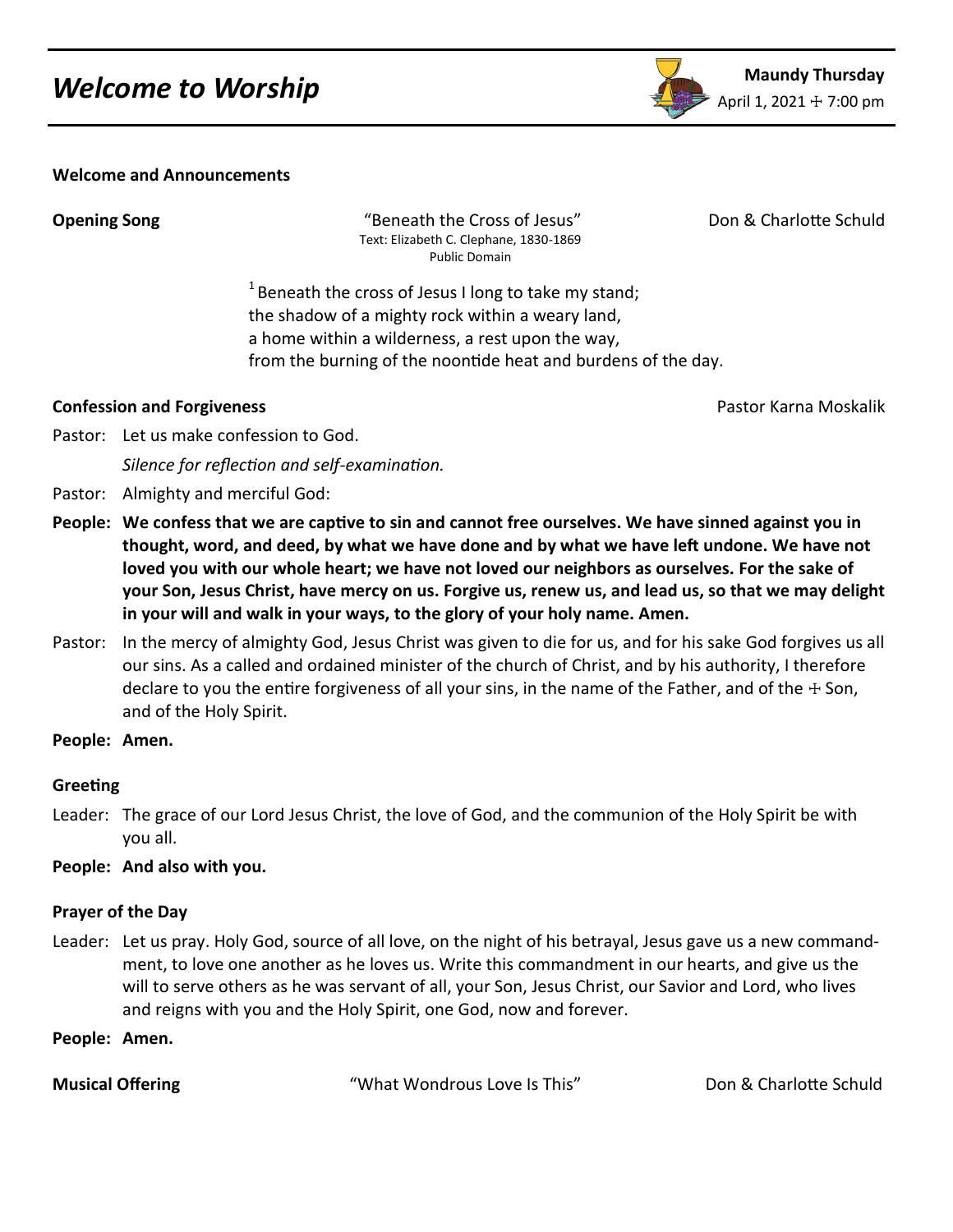### **First Reading** The Corinthians 11:23-26 Pastor Karna Moskalik

<sup>23</sup>For I received from the Lord what I also handed on to you, that the Lord Jesus on the night when he was betrayed took a loaf of bread, <sup>24</sup>and when he had given thanks, he broke it and said, "This is my body that is for you. Do this in remembrance of me."  $^{25}$ In the same way he took the cup also, after supper, saying, "This cup is the new covenant in my blood. Do this, as often as you drink it, in remembrance of me." <sup>26</sup>For as often as you eat this bread and drink the cup, you proclaim the Lord's death until he comes.

# **Gospel Cospel Pastor Amy Oslund John 13:1-35 Pastor Amy Oslund Pastor Amy Oslund**

 $1$ Now before the festival of the Passover, Jesus knew that his hour had come to depart from this world and go to the Father. Having loved his own who were in the world, he loved them to the end.  $^{2}$ The devil had already put it into the heart of Judas son of Simon Iscariot to betray him. And during supper <sup>3</sup>Jesus, knowing that the Father had given all things into his hands, and that he had come from God and was going to God, <sup>4</sup>got up from the table, took off his outer robe, and tied a towel around himself. <sup>5</sup>Then he poured water into a basin and began to wash the disciples' feet and to wipe them with the towel that was tied around him. <sup>6</sup>He came to Simon Peter, who said to him, "Lord, are you going to wash my feet?" <sup>7</sup>Jesus answered, "You do not know now what I am doing, but later you will understand." <sup>8</sup>Peter said to him, "You will never wash my feet." Jesus answered, "Unless I wash you, you have no share with me." <sup>9</sup>Simon Peter said to him, "Lord, not my feet only but also my hands and my head!" <sup>10</sup>Jesus said to him, "One who has bathed does not need to wash, except for the feet, but is entirely clean. And you are clean, though not all of you." <sup>11</sup>For he knew who was to betray him; for this reason he said, "Not all of you are clean."  $12$ After he had washed their feet, had put on his robe, and had returned to the table, he said to them, "Do you know what I have done to you?  $13$ You call me Teacher and Lord  $-$  and you are right, for that is what I am. <sup>14</sup>So if I, your Lord and Teacher, have washed your feet, you also ought to wash one another's feet.  $^{15}$ For I have set you an example, that you also should do as I have done to you.  $^{16}$ Very truly, I tell you, servants are not greater than their master, nor are messengers greater than the one who sent them. <sup>17</sup>If you know these things, you are blessed if you do them. <sup>18</sup>I am not speaking of all of you; I know whom I have chosen. But it is to fulfill the scripture, 'The one who ate my bread has lifted his heel against me.' <sup>19</sup>I tell you this now, before it occurs, so that when it does occur, you may believe that I am he. <sup>20</sup>Very truly, I tell you, whoever receives one whom I send receives me; and whoever receives me receives him who sent me." <sup>21</sup>After saying this Jesus was troubled in spirit, and declared, "Very truly, I tell you, one of you will betray me." <sup>22</sup>The disciples looked at one another, uncertain of whom he was speaking. <sup>23</sup>One of his disciples — the one whom Jesus loved — was reclining next to him;  $^{24}$ Simon Peter therefore motioned to him to ask Jesus of whom he was speaking. <sup>25</sup>So while reclining next to Jesus, he asked him, "Lord, who is it?" <sup>26</sup>Jesus answered, "It is the one to whom I give this piece of bread when I have dipped it in the dish." So when he had dipped the piece of bread, he gave it to Judas son of Simon Iscariot. <sup>27</sup>After he received the piece of bread, Satan entered into him. Jesus said to him, "Do quickly what you are going to do."  $^{28}$ Now no one at the table knew why he said this to him.  $^{29}$ Some thought that, because Judas had the common purse, Jesus was telling him, "Buy what we need for the festival"; or, that he should give something to the poor. <sup>30</sup>So, after receiving the piece of bread, he immediately went out. And it was night. <sup>31</sup>When he had gone out, Jesus said, "Now the Son of Man has been glorified, and God has been glorified in him. <sup>32</sup>If God has been glorified in him, God will also glorify him in himself and will glorify him at once. <sup>33</sup> Little children, I am with you only a little longer. You will look for me; and as I said to the Jews so now I say to you, 'Where I am going, you cannot come.' <sup>34</sup>I give you a new commandment, that you love one another. Just as I have loved you, you also should love one another. <sup>35</sup>By this everyone will know that you are my disciples, if you have love for one another."

**Message** The metal of the metal of the metal of the metal of the metal of the metal of the metal pastor Amy Oslund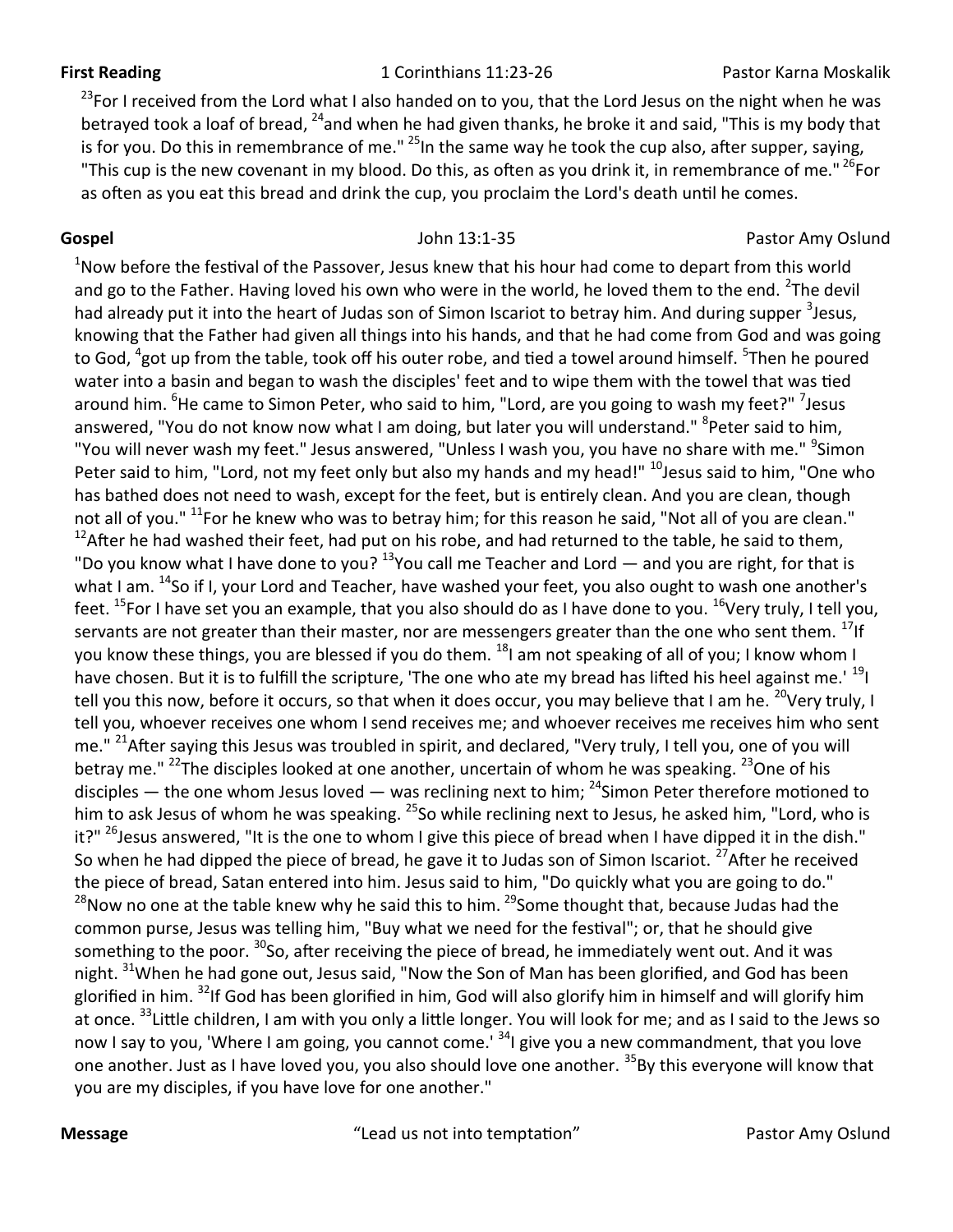# **Offering**

*(Give by check, text, online or mobile app — See DONATE on website: www.oslcstillwater.org)*

**Song of the Day The Case of the Day "** Jesus, Keep Me Near the Cross " Pastor Karna Moskalik Text: Fanny J. Crosby, 1820-1915 Public Domain

 $<sup>1</sup>$  Jesus, keep me near the cross, there's a precious fountain;</sup> free to all, a healing stream flows from Calv'ry's mountain.

### *Refrain*

In the cross, in the cross be my glory ever; till my ransomed soul shall find rest beyond the river.

 $2$  Near the cross, a trembling soul, love and mercy found me; there the bright and morning star sheds its beams around me. *Refrain*  $3$  Near the cross! O Lamb of God, bring its scenes before me; help me walk from day to day with its shadow o'er me. *Refrain*

 $4$  Near the cross I'll watch and wait, hoping, trusting ever, till I reach the golden strand just beyond the river. *Refrain*

# **Prayer Litany** Pastor Karna Moskalik

Leader: As we begin these holy Three Days, let us offer our prayer for the life of the world.

*A brief silence.*

For the whole church, that obeying the Lord's command that we love one another, we might serve one another as Christ, let us pray to the Lord.

# **People: Lord, have mercy.**

- Leader: For the strife-torn regions of the world, that war might cease and love prevail, let us pray to the Lord.
- **People: Lord, have mercy.**
- Leader: For those who are ill or weak in body, mind, or spirit*,* that they might receive God's strength and healing, let us pray to the Lord.

# **People: Lord, have mercy.**

Leader: For those in any need, for prisoners and the condemned, for the homeless and the hungry, for the lost and alone, let us pray to the Lord.

# **People: Lord, have mercy.**

- Leader: For our congregation, that strengthened by the Lord's supper, we might make Christ visible through our own humble service, let us pray to the Lord.
- **People: Lord, have mercy.**
- Leader: Remembering those who have died in faith, that we with them might find our place at the table of the Lord, let us pray to the Lord.

# **People: Lord, have mercy.**

- Leader: Grant these prayers, merciful God, and all that we need, as we eagerly await the Easter feast; through Jesus Christ our Lord.
- **People: Amen.**